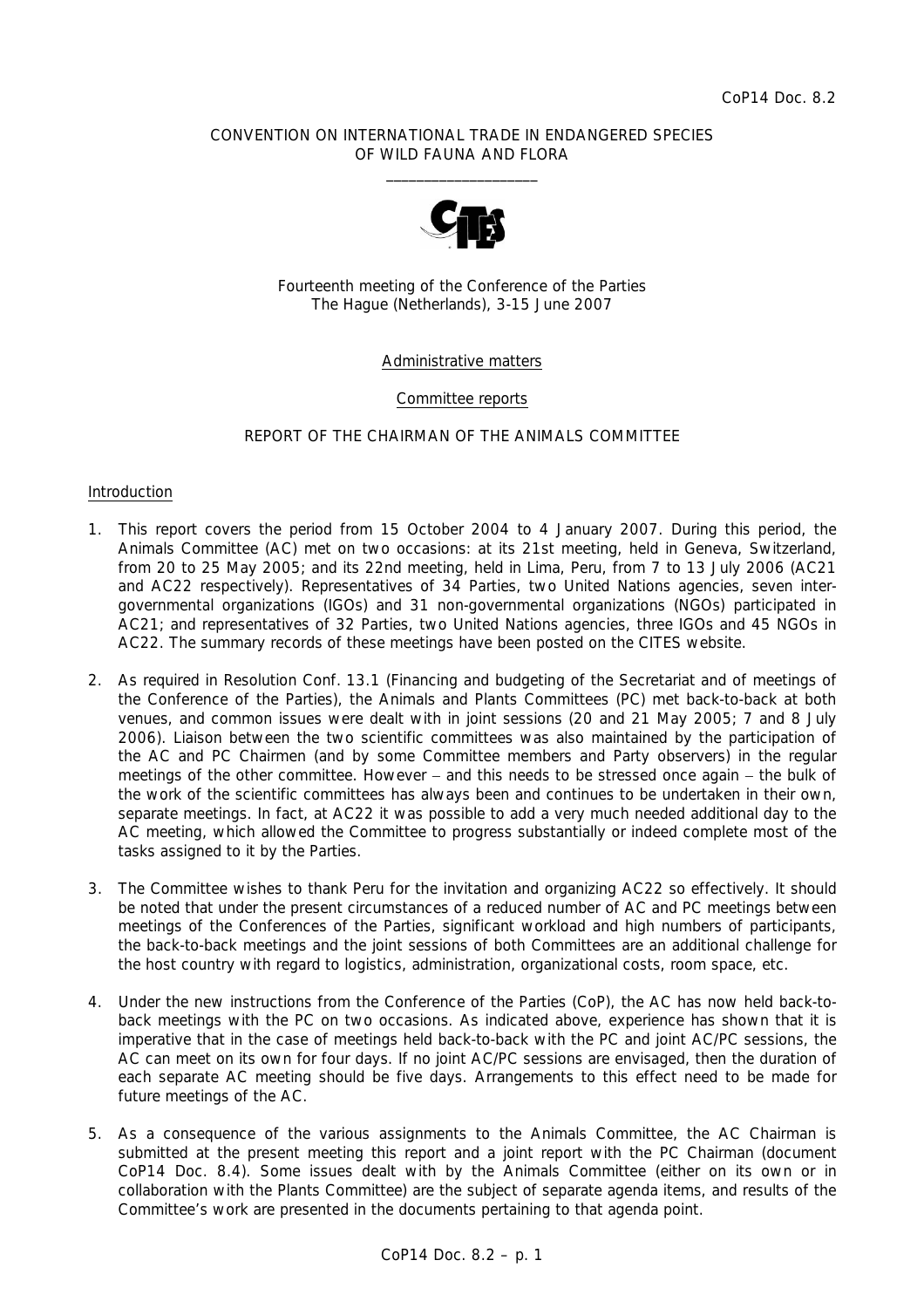6. The current composition of the AC is tabulated below. Immediately after the closure of the 13th meeting of the Conference of the Parties (CoP13, Bangkok, 2004), the members and alternate members of the AC and the CITES Secretariat met informally. The AC re-elected Mr Thomas Althaus (Switzerland, one of the two regional representatives of Europe) as Chairman and Mr Rodrigo Medellín (Mexico, the regional representative of North America) as Vice-Chairman. In the course of 2005, Mr Javier Alvarez (United States of America) relinquished his position as alternate regional representative of North America and, after consultation among the North American Parties, was replaced by Mr Robert R. Gabel (also from the United States).

| Region                                               | Regional representative                              | Alternate                                       |
|------------------------------------------------------|------------------------------------------------------|-------------------------------------------------|
| Africa                                               | Mr Richard Kiome Bagine (Kenya)                      | Mr Khaled Zahzah (Tunisia)                      |
|                                                      | Mr Edson Chidziya (Zimbabwe)                         | Mr Mustafa Ahmed Mahmoud (Egypt)                |
| Asia                                                 | Mr Mohammad Pourkazemi (Islamic<br>Republic of Iran) | Mr Nobuo Ishii (Japan)                          |
|                                                      | Ms Siti Nuramaliati Prijono (Indonesia)              | Mr Choo-Hoo Giam (Singapore)                    |
| Central and<br>South America<br>and the<br>Caribbean | Mr Mario R. Jolon Morales (Guatemala)                | Mr Marcel Enzo Calvar Agrelo<br>(Uruguay)       |
|                                                      | Mr Peter Vogel (Jamaica)                             | Mr Alvaro José Velasco Barbieri<br>(Venezuela)  |
| Europe                                               | Mr Thomas Althaus (Switzerland)                      | Mr Carlos Ibero Solana (Spain)                  |
|                                                      | Ms Katalin Rodics (Hungary)                          | Mr Alexander G. Sorokin (Russian<br>Federation) |
| North America                                        | Mr Rodrigo Medellín (Mexico)                         | Mr Robert R. Gabel (United States)              |
| Oceania                                              | Mr Rod Hay (New Zealand)                             | Mr John Aruga (Papua New Guinea)                |

Regional representation and regional reports

- 7. While in earlier years the participation and representation of certain regions caused concerns, things improved significantly during this period. However, feedback and participation from a few regional representatives and alternates could still improve. The regional representatives of Asia, Europe, North America and Oceania were all able to attend AC21 and AC22. This was also the case for the regional representatives of the African region, with the exception of AC21 when the alternate to Mr°Chidziya attended the meeting. The region of Central and South America and the Caribbean was represented at both meetings by a regional representative, Mr Jolon Morales, and the alternate to Mr Vogel. Mr Vogel has apparently been unable to be present at the meetings or otherwise contribute to the operation of the AC. Communication remained difficult with some regions and representatives, and could be the underlying cause for the lack of active participation. The improvement of regional communication and representation has been addressed jointly by the scientific committees through the implementation of Decisions 13.11 to 13.13.
- 8. The regional reports that were prepared by the members of the Committee and presented at AC21 and AC22 can be found on the CITES website. Their content has been streamlined over the years, addressing for instance practical information, regional communications, the Review of Significant Trade, CITES-related research projects and scientific activities, legislation, enforcement, capacitybuilding activities and awareness, relevant meetings and workshops, and regional directories. They show an impressive range of CITES activities in certain regions and in numerous countries around the world, and demonstrate a high commitment to CITES. Some of the AC members again complained about the difficulties to communicate within their region and/or the lack of response from Parties to enquiries or requests for specific information. As in previous years, the AC Chairman felt that it was quite difficult to fulfil satisfactorily both the role of Chairman and the one of regional representative (and focal point for the European region).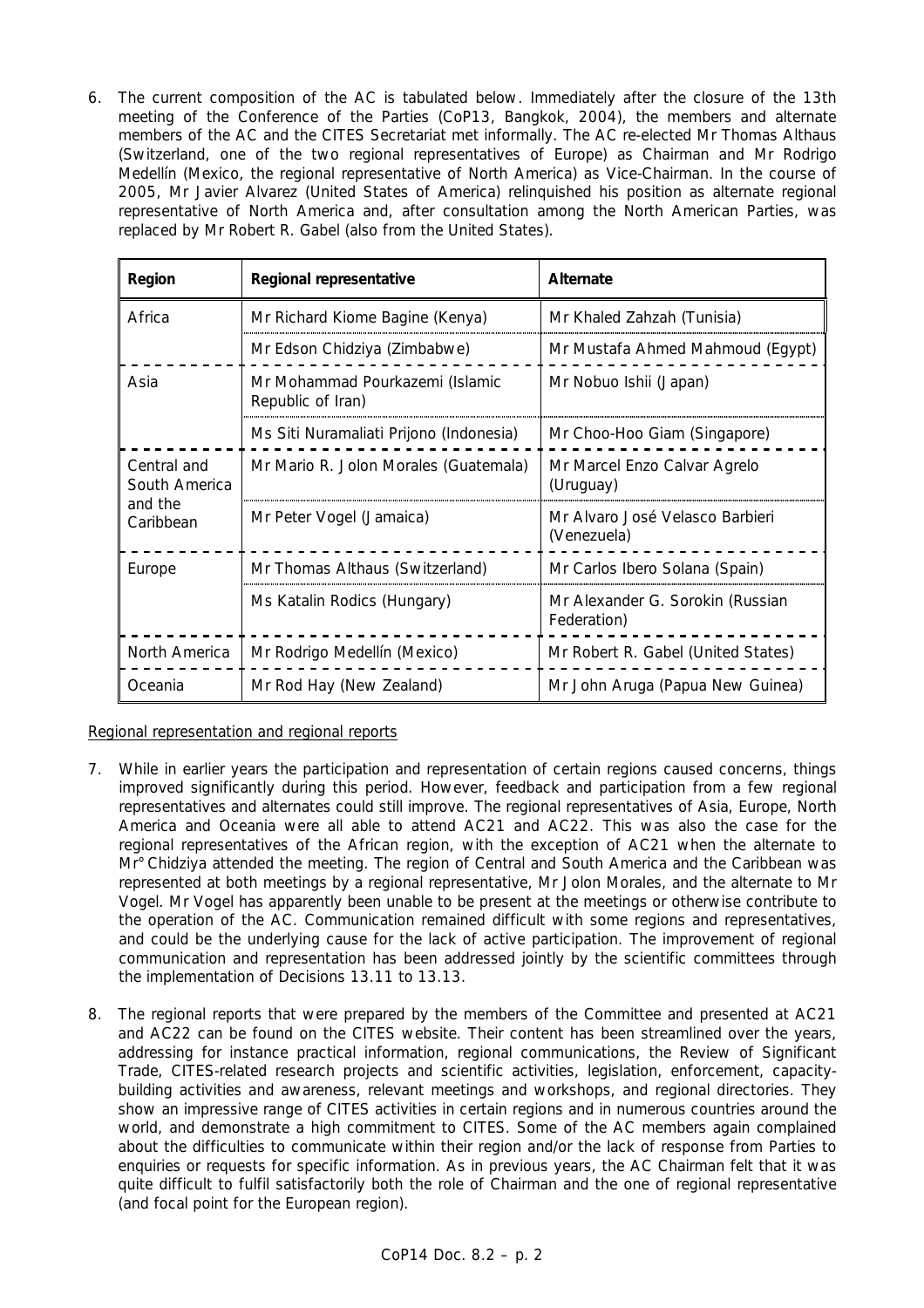## Activities of the Committee

## General

- 9. The AC has addressed all the tasks that were entrusted to it at CoP13 and furthermore assumed all its regular responsibilities pursuant to the Committee's terms of reference. Issues were tackled at the two AC meetings, and intersessionally by various working groups operating through correspondence and via email under the auspices of the AC. In most instances, AC members or alternate members chaired these working groups. A number of items were addressed by joint AC/PC working groups.
- 10. In some instances, this report proposes specific recommendations for consideration by the Conference of the Parties. For ease of reference, they are presented together in the Annex to this document.

# Activities of the AC Chairman

- 11. Early in February 2005, the AC Chairman met with the new co-Chairman of the Nomenclature Committee for Fauna, Ms Ute Grimm, and discussed collaboration and the way forward. In late February 2005, the Chairman participated in the Rigi Symposium of the Swiss, Austrian and Bavarian Zoo Organizations and spoke about 'Conservation Activities of Zoos − from the Outside − Costs and Profits'. In December 2005, the Chairman participated in a regional meeting on the queen conch, *Strombus gigas*, in Santo Domingo that had been organized by the CITES Secretariat in the context of the Review of Significant Trade in this species. In March 2006, the Chairman attended a symposium in Paris on Zoos and Legislation and gave a presentation on 'CITES – history and functioning'. Later that month, he gave a presentation at the Museum of Natural History in Bern on 'Insects and CITES'.
- 12. Throughout the period covered by this report, the AC Chairman contributed to the development of a document on *in situ ex situ* conservation, and participated in the work of the Export Quota Working Group and the Strategic Plan Working Group. Furthermore, he travelled about eight times to the CITES Secretariat in Geneva and met with staff of the Secretariat, in particular from the Scientific Support Unit, to discuss relevant subjects and prepare meetings and documents. Finally, he participated in his function as AC Chairman at two meetings of the Standing Committee in 2005 and 2006.

## Specific issues

## Amendments to Rules of Procedure for meetings of the Animals and Plants Committees

13. The results of the work of the Animals and Plants Committees on this matter can be found in document CoP14 Doc. 8.4.

## Strategic Vision (Decision 13.1)

14. The results of the work of the Animals and Plants Committees on this matter can be found in documents CoP14 Doc. 8.4 and CoP14 Doc. 11.

## Review of the scientific committees (Decision 13.9)

15. The results of the work of the Animals and Plants Committees on this matter can be found in documents CoP14 Doc. 8.4 and CoP14 Doc. 12.

## Regional communication (Decisions 13.12 and 13.13)

16. The results of the work of the Animals and Plants Committees on this matter can be found in document CoP14 Doc. 8.4.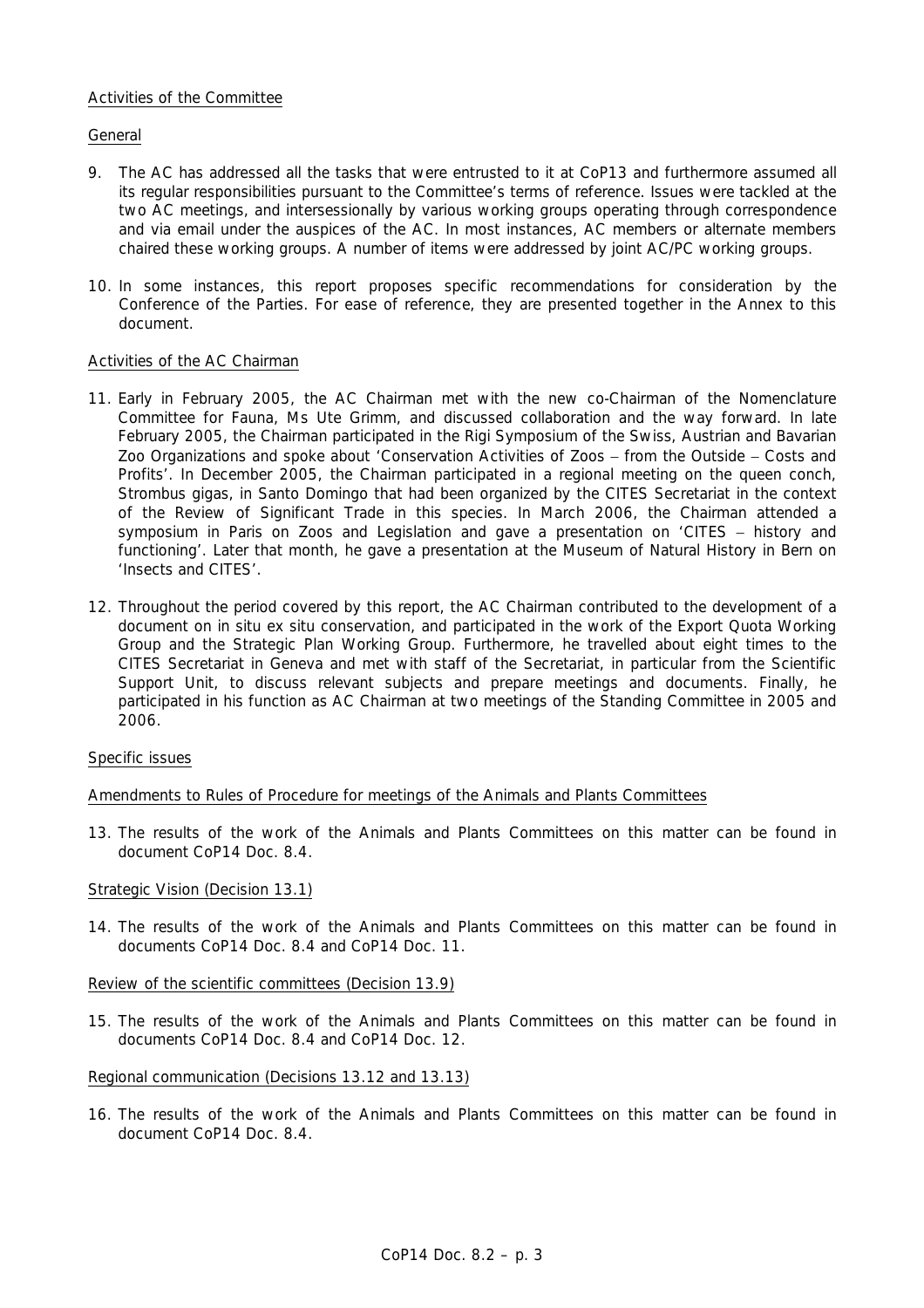## Export Quota Working Group [Decisions 12.72 (Rev. CoP13) and 13.66]

- 17. Decision 12.72 (Rev. CoP13) instructed the Standing Committee to consider the issue of improving the management of annual export quotas and report at CoP14, while in accordance with Decision 13.66, the Standing Committee was to instruct its Export Quota Working Group (EQWG) to develop guidelines for Parties to establish, implement, monitor and report national export quotas for CITESlisted taxa.
- 18. As an *ex officio* member of the EQWG, the AC Chairman was well-informed about the activities of the Working Group and the development of the report. He gave input to the discussions in his personal capacity, but submitted at one stage the working document of the EQWG to all AC members. Their comments and general input were forwarded to the Secretariat.
- 19. The results of the work of the EQWG are contained in document CoP14 Doc. 36.

# Review of Significant Trade in specimens of Appendix-II species [Resolution Conf. 12.8 (Rev.CoP13)]

20. The Committee spent considerable time and effort on the Review of Significant Trade, which remains a very important core activity. Details of the actions and decisions that were taken can be found in the summary records of AC21 and AC22, and in the relevant working documents for these meetings.

## Species reviewed or under review

- 21. In the context of its Review of Significant Trade, the Committee formulated at AC21 recommendations for *Falco cherrug* and *Cuora amboinensis* for range States where the species was of 'possible' or 'urgent' concern.
- 22. At AC22, the Committee reviewed the trade in the following taxa on the basis of detailed reports on their biology, management and trade: *Poicephalus senegalus, Psittacus erithacus, Gracula religiosa, Cuora amboinensis, Callagur borneoensis, Phelsuma comorensis, Phelsuma dubia, Phelsuma v-nigra, Uromastyx acanthinura, Uromastyx benti, Uromastyx dispar, Uromastyx geyri, Uromastyx ocellata, Furcifer cephalolepis, Hippopus hippopus, Tridacna crocea, Tridacna derasa, Tridacna gigas, Tridacna maxima,* and *Tridacna squamosa*. The AC formulated recommendations for the range States of these taxa that were found to be of 'urgent concern' and 'possible concern', and eliminated from further review those for which trade was determined to be of 'least concern'. In addition, the AC identified a number of problems during its review that were not related to the implementation of Article IV, paragraph 2 (a), 3 or 6 (a), and proposed actions to be taken by the Secretariat.
- 23. Furthermore, the AC formulated a number of accompanying draft decisions to support range States of *Psittacus erithacus* and Tridacnidae in complying with the recommendations formulated by the AC and, more generally, with the provisions in Article IV of the Convention for trade in specimens of these species. These draft decisions are presented below for adoption by the Conference of the Parties.

## **Regarding** *Psittacus erithacus*

## *Directed to the range States of* **Psittacus erithacus**

14.xx The range States of *Psittacus erithacus* should participate in the development and implementation of regional management plans for the conservation of and trade in *Psittacus erithacus erithacus* and *P. erithacus timneh*.

## *Directed to the Secretariat*

14.xx Subject to external funding, the Secretariat shall develop regional management plans for the conservation of and trade in *Psittacus erithacus erithacus* and *P. erithacus timneh*, in collaboration with the range States, relevant experts, non-governmental organizations and other stakeholders. Issues to be addressed in these plans should include: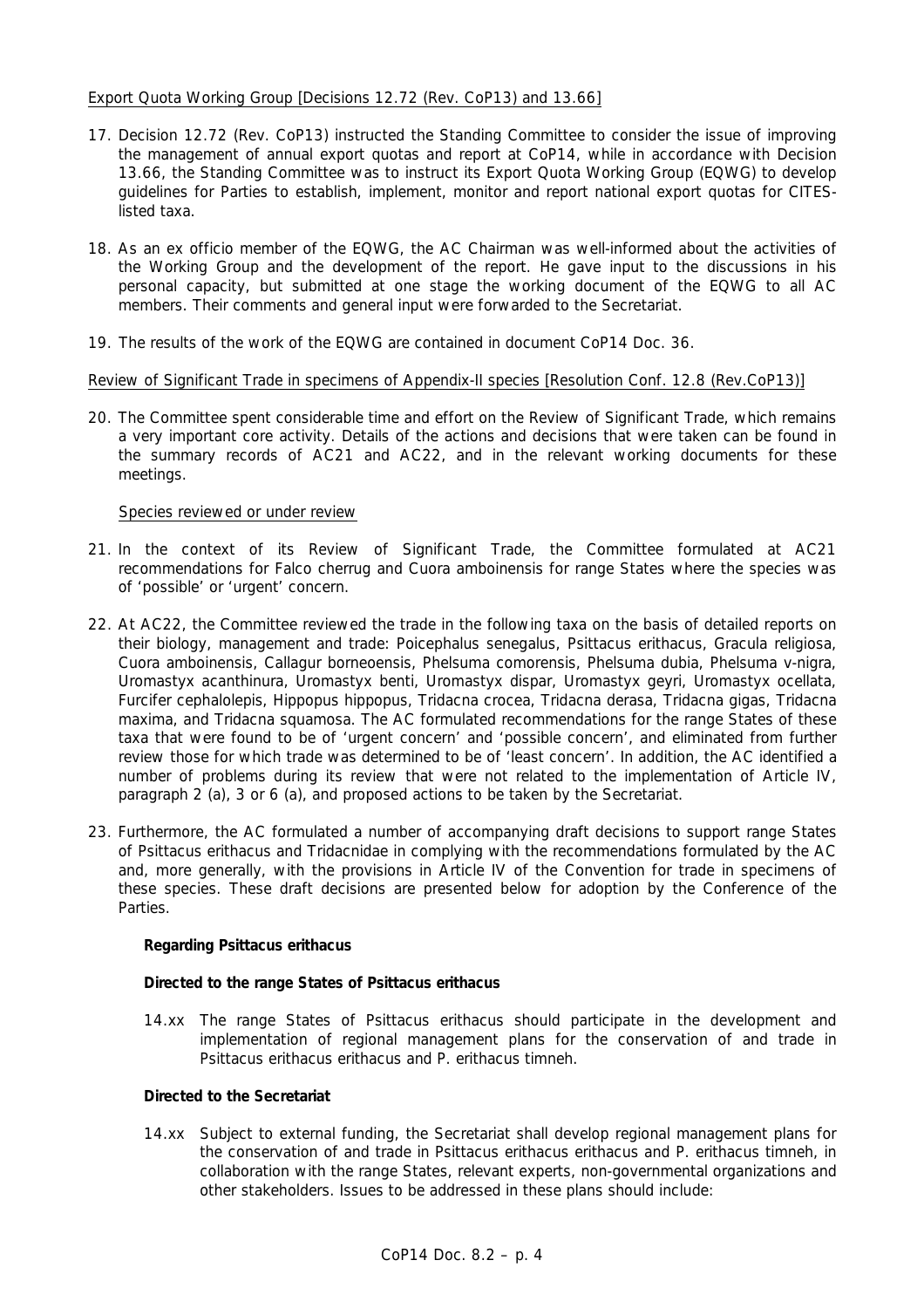- Development of biologically sustainable national export quotas in cooperation with neighbouring range States;
- Development of standards for making non-detriment findings;
- Provision of details of the control measures in place or to be implemented to verify the origin of the specimens;
- Cooperation on studies on the population status and demography of the species and the status of its habitat;
- Cooperation on long-term monitoring efforts;
- Actions to implement law enforcement programmes in order to combat poaching and illegal trade (both national and international) and report on the results of the programmes in terms of enforcement efforts, seizures and prosecutions;
- Agreements on reliable methodologies for assessing population status and population monitoring;
- Investigations of the possibility of establishing *in situ* captive-breeding facilities for the species;
- Encouragement of the participation of all range States, enforcement authorities, importing countries, experts, the NGO community and the private sector in implementing these plans; and
- Considerations for expanding the management plans to include other psittacine species in the region.
- 14.xx The Secretariat shall seek funding for and organize workshops in West and Central Africa to assist range States in the development and implementation of regional management plans for the conservation of and trade in *Psittacus erithacus erithacus* and *P. erithacus timneh*.
- 14.xx In selected cases where there has been a history of exports in excess of quotas, the Secretariat should verify export permits from a specific country to ensure that exports do not exceed quotas.

## **Regarding Tridacnidae**

#### *Directed to the Secretariat*

- 14.xx The Secretariat shall seek external funding, in compliance with Resolution Conf. 12.2, Annex 1 paragraph 2. a), to enable a regional workshop to be held in 2007, in collaboration with the Food and Agriculture Organization of the United Nations (FAO) and other appropriate regional organizations, to initiate regional cooperation on the management of sustainable fisheries for Tridacnidae.
- 24. In the course of the period, the Chairman examined with the Secretariat a number of taxa for which the AC had previously made recommendations. This allowed the Secretariat, in consultation with the AC Chairman, to determine whether the recommendations had been implemented by the affected range States and to propose appropriate actions to the Standing Committee. The taxa concerned were *Moschus* spp., *Falco cherrug, Ptyas mucosus*, *Cuora amboinensis* and *Strombus gigas.* The summary records of the 53rd and 54th meetings of the Standing Committee contain the outcomes of the discussions on these taxa.
- 25. The Committee also discussed the ongoing Review of Significant Trade in certain species of Acipenseriformes of the Caspian Sea (the so-called 'Paris agreement'), concluding that further decisions were in the hands of the Standing Committee and that the Review of Significant Trade in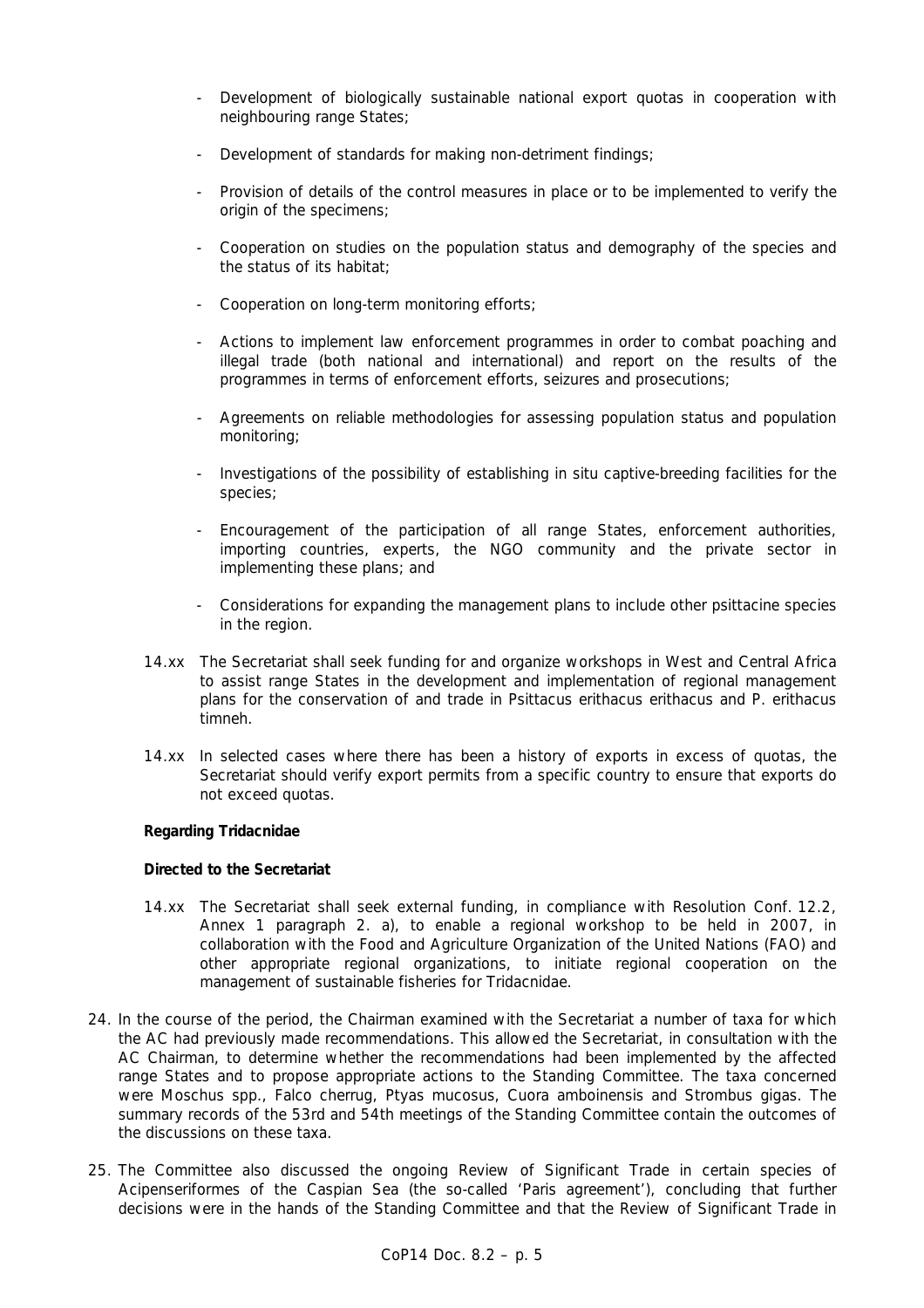other sturgeons species had come to an end. The AC Chairman nevertheless passed on to the Standing Committee the concerns of the AC on the conservation of these species (see documents SC54 Doc. 30.1 and SC54 Doc. 30.3).

Progress on the first country-based Review of Significant Trade

26. The result of the work of the Animals and Plants Committees on this matter can be found in document CoP14 Doc. 8.4.

### Selection of new species for review

27. Following CoP13, the Committee selected at AC21 the following species for review: *Monodon monoceros* [populations of Canada and Greenland (Denmark)], *Testudo graeca* (population of Lebanon) and *Mantella* spp. On the basis of consultations with the range States concerning their implementation of Article IV for trade in these species, the Committee eliminated at AC22 *Monodon monoceros* from further review, and maintained the two other taxa in the process.

#### Periodic review of animal species included in the Appendices

### Process to conduct the periodic review of species included in the CITES Appendices

28. At AC21 and AC22, the Committee discussed the recommendations of the Standing Committee adopted at its 51st meeting (Bangkok, October 2004) regarding the conduct of the periodic review of the Appendices and the guidelines for the selection of species. In consultation with the PC, it agreed to a number of amendments to the Standing Committee recommendations for speeding up and simplifying the procedures (see document SC54 Inf. 10). At SC54, the AC and PC Chairmen announced that they would make a proposal to the Conference of the Parties regarding these procedures, which can be found in document CoP14 Doc. 66.

#### Species selected for periodic review

29. At AC22, the Committee agreed to the following list of species to be reviewed between the 13th and 15th meetings of the Conference of the Parties:

Mamalia

*Balaenoptera physalus* (central stock of the North Atlantic)

Amphibia:

*Ambystoma dumerilii, Andrias davidianus, Andrias japonicus, Bufo periglenes, Bufo superciliaris, Dyscophus antongilii, Euphlyctis hexadactylus, Hoplobatrachus tigerinus, Nectophrynoides tornieri, Nectophrynoides viviparus, Rheobatrachus silus, Rheobatrachus vitellinus* and *Spinophrynoides osgoodi*.

#### Galliformes:

*Argusianus argus, Catreus wallichii, Colinus virginianus ridgwayi, Crossoptilon harmani, Gallus sonneratii, Ithaginis cruentus, Lophophorus impejanus, Lophophorus lhuysii, Lophophorus sclateri, Lophura imperialis, Mitu mitu, Polyplectron bicalcaratum, Polyplectron germaini, Syrmaticus humiae, Tetraogallus caspius, Tetraogallus tibetanus, Tragopan melanocephalus* and *Tympanuchus cupido attwateri*.

30. The list was communicated to the Parties by the Secretariat in November 2006 with Notification to the Parties No. 2006/062, requesting that the range States of these species send their comments on the need for the review to the Secretariat by 31 December 2006 at the latest. Taking these into account, the Animals Committee should, in consultation with the Standing Committee, finalize the selection of the species to be reviewed. The Committee further agreed that *Lophura imperialis* be referred to the Nomenclature Committee.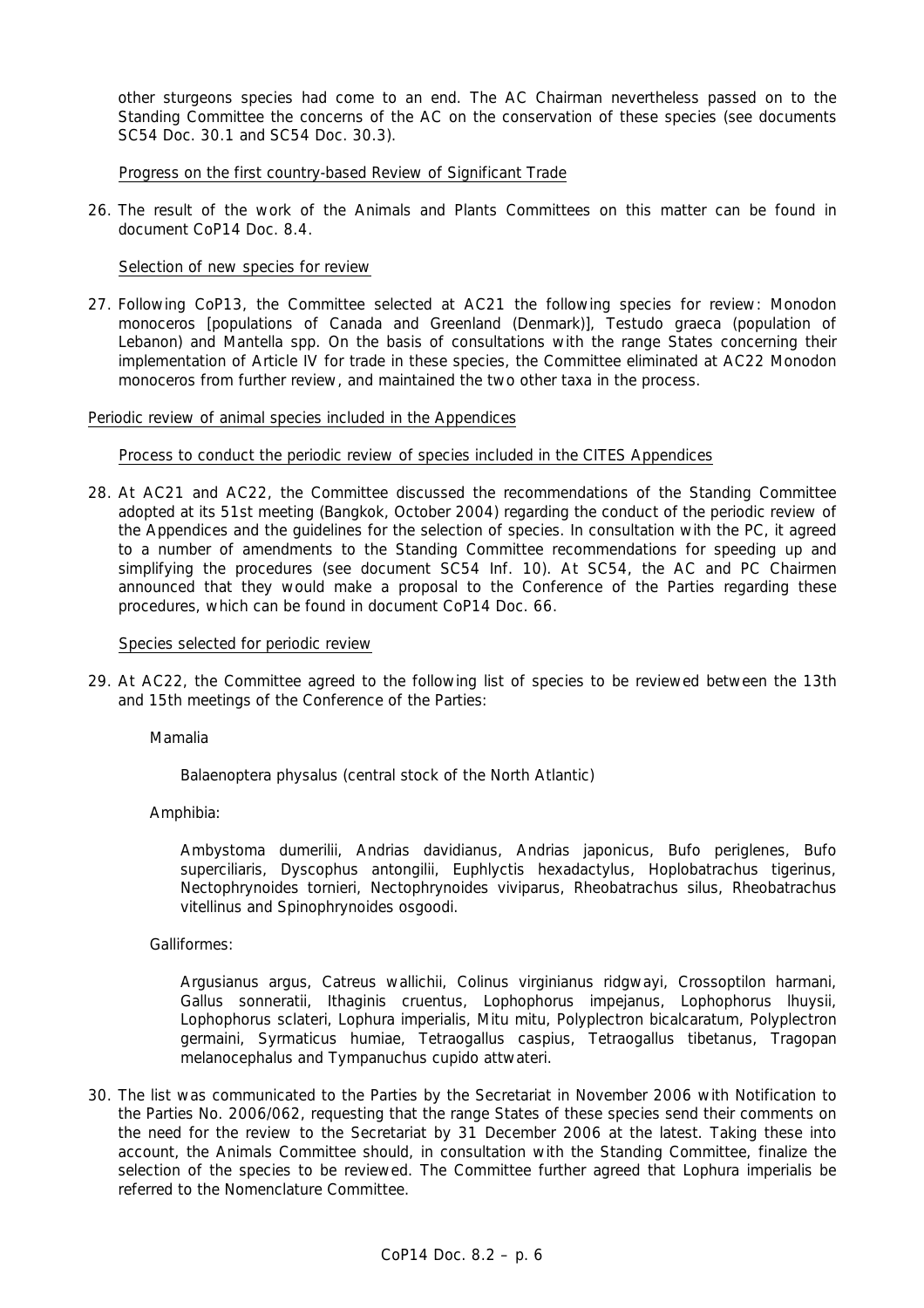### Periodic review of Felidae (Decision 13.93)

31. At AC21, the Committee decided that the observer from the United States should coordinate the review of the genus *Lynx* by conducting range State consultations and other activities based on a process agreed to by the Committee [see documents AC21 Doc. 11.3 and AC21 WG3 Doc. 1 (Rev. 1)]. At AC22, the observer of the United States reported that all 24 range States of *Lynx* spp. had been contacted to obtain information on the biological and trade status of the species. About half of the range States had responded (see document AC22 Doc. 11.2). The Committee recognized that the periodic review of Felidae was progressing and valuable, but not yet concluded. The Committee therefore proposes to prolong Decision 13.93, and that the AC be directed to report at the 15th meeting of the Conference of the Parties on the progress of the review of all Felidae and particularly on its review of *Lynx* spp. and look-alike issues.

### Production Systems for specimens of CITES-listed species (Decision 13.68)

32. The Animals and Plants Committees are directed to establish an intersessional joint working group to define key elements of the different production systems for specimens of CITES-listed species of animals and plants and, if appropriate, to develop as far as possible a list of specific production systems currently being utilized by Parties; to determine under which existing CITES permit source code each production system appropriately fits and whether the addition of any new source codes is necessary; and to consider the definition of 'ranching' within the context of existing CITES Resolutions. The results of the Committee's work on this matter can be found in document CoP14 Doc. 38.

## Revision of Resolution Conf. 11.16

33. At AC22, the Committee discussed the review by the IUCN/SSC Crocodile Specialist Group of global crocodile ranching programmes and its possible implications for the implementation of Resolution Conf. 11.16 (Ranching and trade in ranched specimens of species transferred from Appendix I to Appendix II), as well as the use of source code R. The Committee agreed to seek amendments to Resolution Conf 11.16 as recommended in the review, and requested the representative of Central and South America and the Caribbean (Mr Velasco) to work with the AC Chairman, the Secretariat and the IUCN/SSC Crocodile Specialist Group to prepare a proposal to amend Resolution Conf. 11.16 for the AC to submit at CoP14. The results of the deliberations of the AC on this matter can be found in document CoP14 Doc. 21.

## Addis Ababa Principles and Guidelines for the Sustainable Use of Biodiversity (Decision 13.6)

34. The Animals and Plants Committees are instructed to identify those principles and guidelines of most relevance to CITES, taking account of case studies provided by the Parties on how these could be used in specific cases of exports of specimens of Appendix-II species, and report at the 14th meeting of the Conference of the Parties (CoP14). The results of the work of the Committees on this matter are presented in document CoP13 Doc. 13.

## Trade in alien invasive species (Resolution Conf. 13.10)

35. The CITES Secretariat is instructed, in conjunction with the Animals and Plants Committees, to establish cooperation with the CBD Secretariat and the IUCN/SSC Invasive Species Specialist Group in their important work in relation to alien invasive species. The results of the work of the Animals and Plants Committees on this matter can be found in document CoP14 Doc. 8.4.

## Transport of live animals (Decisions 13.88 and 13.89)

36. Decision 13.88 instructs the AC, in collaboration with interested non-governmental organizations and the Secretariat, to: a) develop recommendations regarding transport of live animals by road, rail or ship, and regarding cost-effective options for containers and packing materials for all means of transport to supplement, where necessary, the *IATA Live Animals Regulations*; and b) assist in identifying model practices concerning the transport and preparation for shipment of live wild animals, and develop recommendations to the Parties regarding the proper preparation, proper handling and transportation of live animals, particularly in exporting countries. Decision 13.89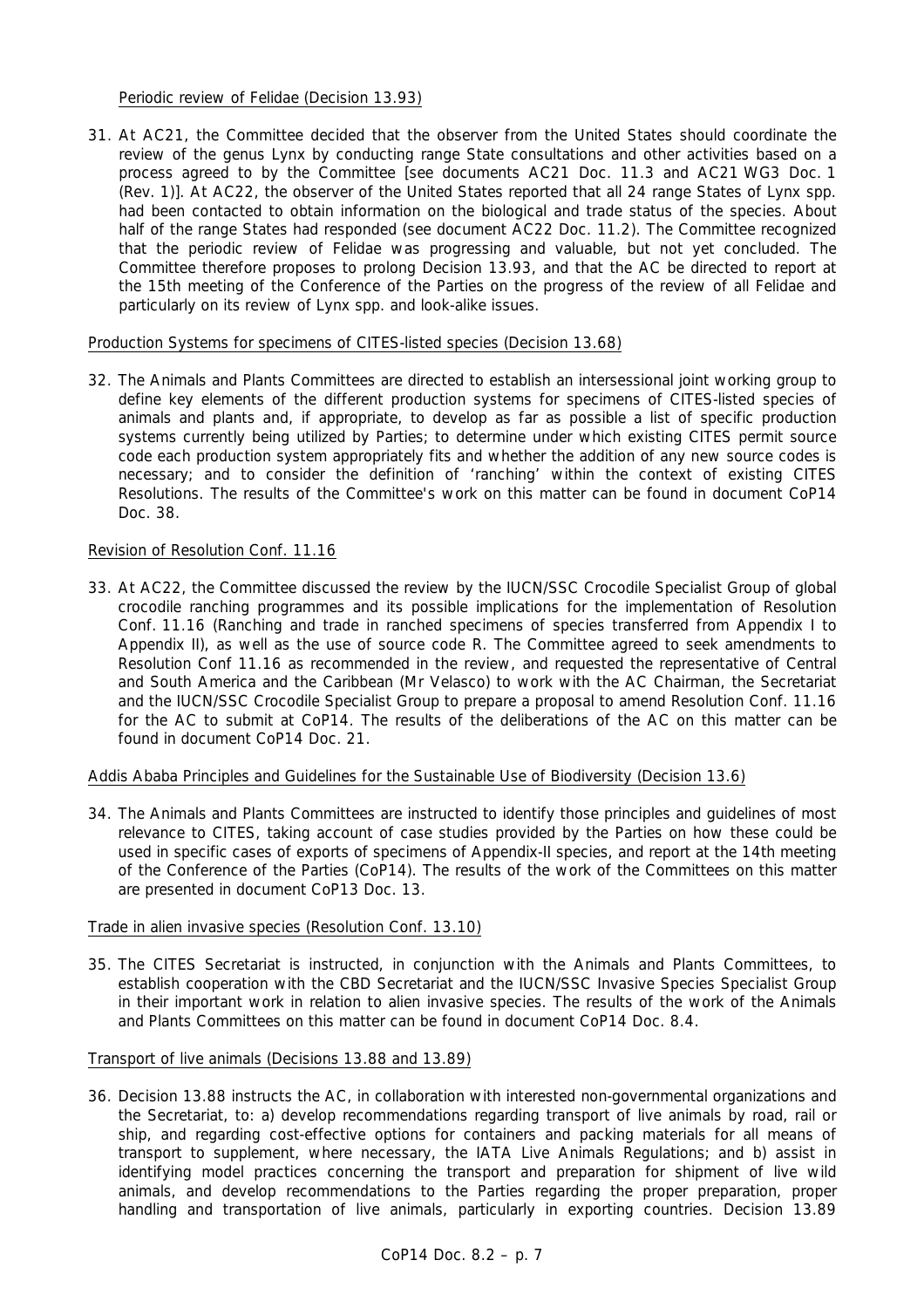instructs the AC, in consultation with the PC and the Secretariat, to "undertake a review of Resolution Conf. 10.21 on Transport of live animals". The AC is directed to report at CoP14 on the implementation of these Decisions.

37. At AC21, a working group was established under the chairmanship of Mr Linhart, the observer from Austria, to address these Decisions, which continued to work intersessionally. The results of the Committee's work can be found in document CoP14 Doc. 41.

### Sea cucumbers (Decision 13.48)

- 38. As instructed in Decision 13.48, the AC reviewed the proceedings of the International technical workshop on the conservation of sea cucumbers in the families Holothuriidae and Stichopodidae (March 2004, Kuala Lumpur) and those of the forum on Advances in Sea Cucumber Aquaculture and Management (ASCAM) convened by the Food and Agriculture Organization of the United Nations (October 2003, Dalian). It overviewed the preparation by a consultant of a discussion paper on the biological and trade status of sea cucumbers in the above families to provide scientific guidance on the actions needed to secure their conservation status.
- 39. The discussion paper and the recommendations of the AC are presented for consideration at CoP14 in document CoP14 Doc. 62.

#### Conservation and management of sharks (Resolution Conf. 12.6 and Decision 13.43)

40. The results of the Committee's work can be found in document CoP14 Doc. 59.1.

## Conservation of and trade in great apes (Resolution 13.4)

- 41. Resolution 13.4 (Conservation of and trade in great apes) urges the Secretariat, the Standing Committee and the Animals Committee to work closely with GRASP (Great Ape Survival Project), and to explore and implement other measures through which the Convention can contribute to the conservation of great apes and to the promotion of public awareness of the threat posed to great ape populations by illegal trade.
- 42. The AC established a working group at AC21 to address the tasks requested from it in Resolution Conf. 13.4. The recommendations from this working group were adopted by the Committee, although most were not directed to or involving the AC [see document AC21 WG7 Doc. 1 (Rev. 1)]. At SC53, the AC Chairman brought these recommendations to the attention of Standing Committee, which noted them.
- 43. The broader implementation of Resolution Conf. 13.4 is discussed in document CoP14 Doc. 50.

#### Fossil corals

44. Following the adoption of proposal CoP13 Prop. 36, amending the annotation for Helioporidae spp., Tubiporidae spp., Scleractinia spp., Milleporidae spp. and Stylasteridae spp. to define the fossil specimens that are not subject of the provisions of the Convention, the Conference of the Parties agreed at CoP13 to the following complementary Decisions on this matter:

#### *Directed to Parties*

*13.95 The Parties that are involved in the trade in stony corals should, by the end of 2005, determine how they will interpret the annotation exempting fossil corals from the provisions of the Convention and provide this interpretation to the Secretariat for distribution to the Parties.* 

### *Directed to the Animals Committee*

*13.96 The Animals Committee shall proceed with an analysis of the Parties' interpretation of the annotation on fossil corals and other tasks necessary to undertake a review of Resolution Conf. 11.10 (Rev. CoP12) and report to the Secretariat by the end of 2006.*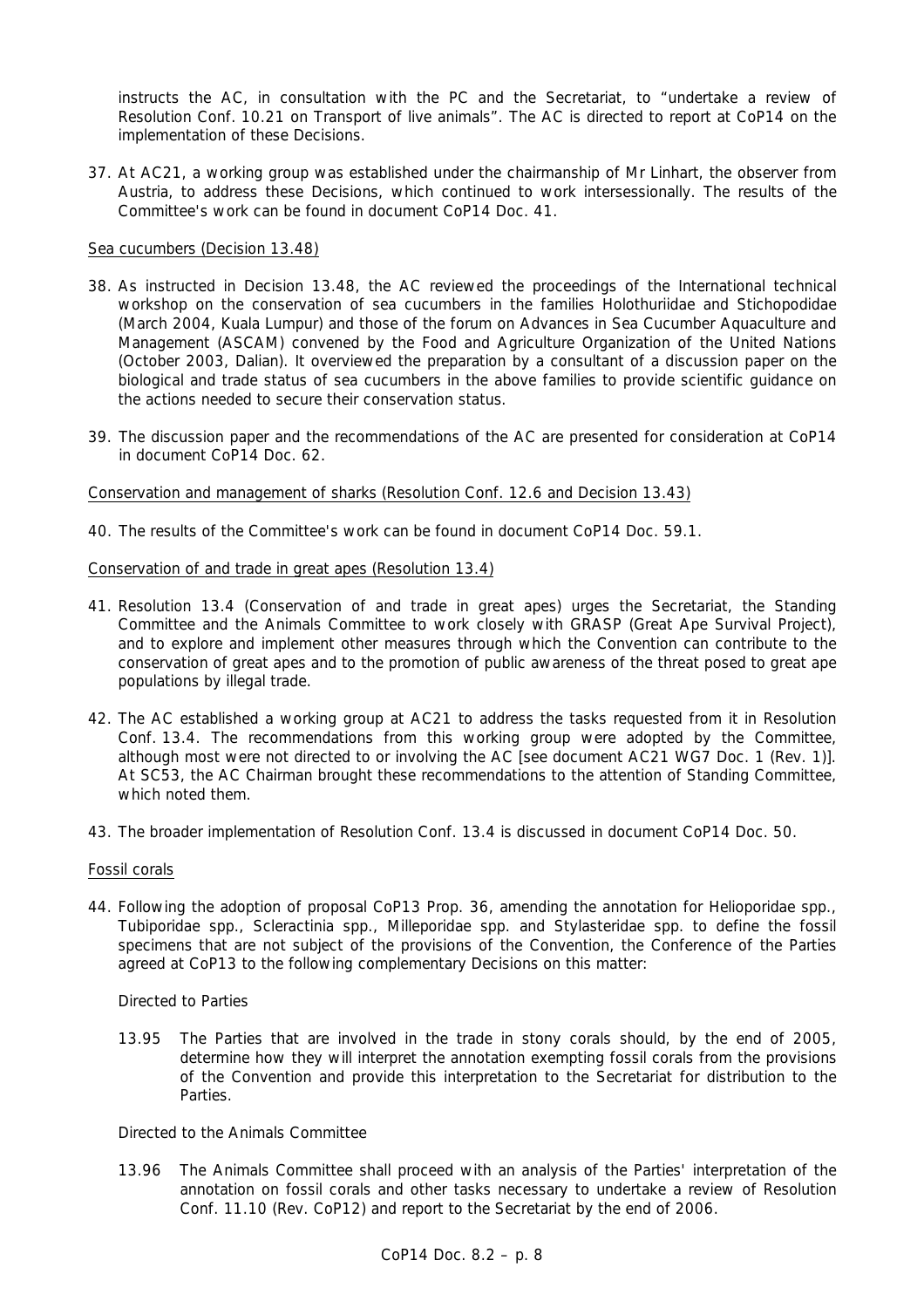### *Directed to the Secretariat*

- *13.97 The Secretariat shall communicate the report of the Animals Committee regarding the interpretation of the annotation exempting fossil corals to the Parties via a notification before the 14th meeting of the Conference of the Parties.*
- 45. In response to Notification to the Parties No. 2005/065 of 22 November 2005, the Secretariat received responses from China, the European Community, Mexico, Switzerland and the United States on their interpretation of the annotation exempting fossil corals from the provisions of the Convention. In compliance with Decision 13.96, the Committee analysed at AC22 the information received from Parties, and reported to the Secretariat. The AC report was communicated to the Parties with Notification to the Parties No. 2006/063 of 14 November 2006 and is available on the CITES website (under Resources/Reference lists). The AC recommended that any further contributions submitted by Parties should be added to this report. The Committee also agreed that no further action was necessary under Decisions 13.96 and 13.97 and that these Decisions should be considered implemented.

## Acipenseriformes [Resolution Conf. 12.7 (Rev. CoP13)]

- 46. At AC22, the Secretariat detailed the evaluation of the implementation of the regional conservation strategy and monitoring regimes for stocks of Acipenseriformes species shared between different range States required under Resolution Conf. 12.7 (Rev. CoP13) (Conservation of and trade in sturgeons and paddlefish). It requested the AC to nominate a contact point for this exercise. The Committee agreed that the representative of Asia (Mr Pourkazemi) should be the AC focal point for these evaluations.
- 47. At AC22, an informal discussion group convened to address information on sturgeon species, resulting in document AC22 Inf. 10. The Committee acknowledged the urgency of the issue of conservation of an trade in sturgeons, and urged interested Parties to submit the text of the information document for consideration by the Standing Committee at SC54. This was done jointly by the Islamic Republic of Iran and Kazakhstan, with the agreement of Azerbaijan (see document SC54 Doc. 30.3).

#### Other activities and issues

### Process for registering operations that breed Appendix-I animal species for commercial purposes [Resolution Conf. 12.10 (Rev. CoP13)]

- 48. In May 2003, the Secretariat issued Notification to the Parties No. 2003/034 regarding the inclusion of *Probosciger aterrimus* for Mandai Birds Sanctuary in Singapore in its Register of operations that breed Appendix-I animal species for commercial purposes. This application concerned a species not yet included in the Secretariat's Register, while the operation was already included under registration number A-SG-509 for *Cacatua moluccensis* and *Eos histrio*. The United States objected to the registration because it had not been documented that Mandai Birds Sanctuary was able to breed *Probosciger aterrimus* to second or subsequent generations, or that the breeding stock was managed in a manner that had been demonstrated to be capable of reliably producing a second-generation offspring in a controlled environment. The AC had similar apprehensions. As Singapore did not provide additional information in response to the concerns expressed, the Secretariat wrote to Singapore, inviting it to propose the application for consideration at CoP14. However, Singapore has not submitted such an application.
- 49. In August 2005, the Secretariat issued Notification to the Parties No. 2005/48 regarding a request from the Philippines to register a captive-breeding operation, Birds International, Inc., for *Amazona ochrocephala auropalliata*, *Amazona ochrocephala oratrix*, *Amazona viridigenalis*, *Anodorhynchus hyacinthinus*, *Ara rubrogenys* and *Propyrrhura maracana*. These were taxa not yet included in the Secretariat's Register, while the operation was already included under registration number A-PH-501 for *Cacatua haematuropygia* and *Guarouba guarouba*.
- 50. Since the Secretariat received three objections from Parties (Brazil, New Zealand and the United States) and support from another Party (Mexico), it referred the application to the AC for further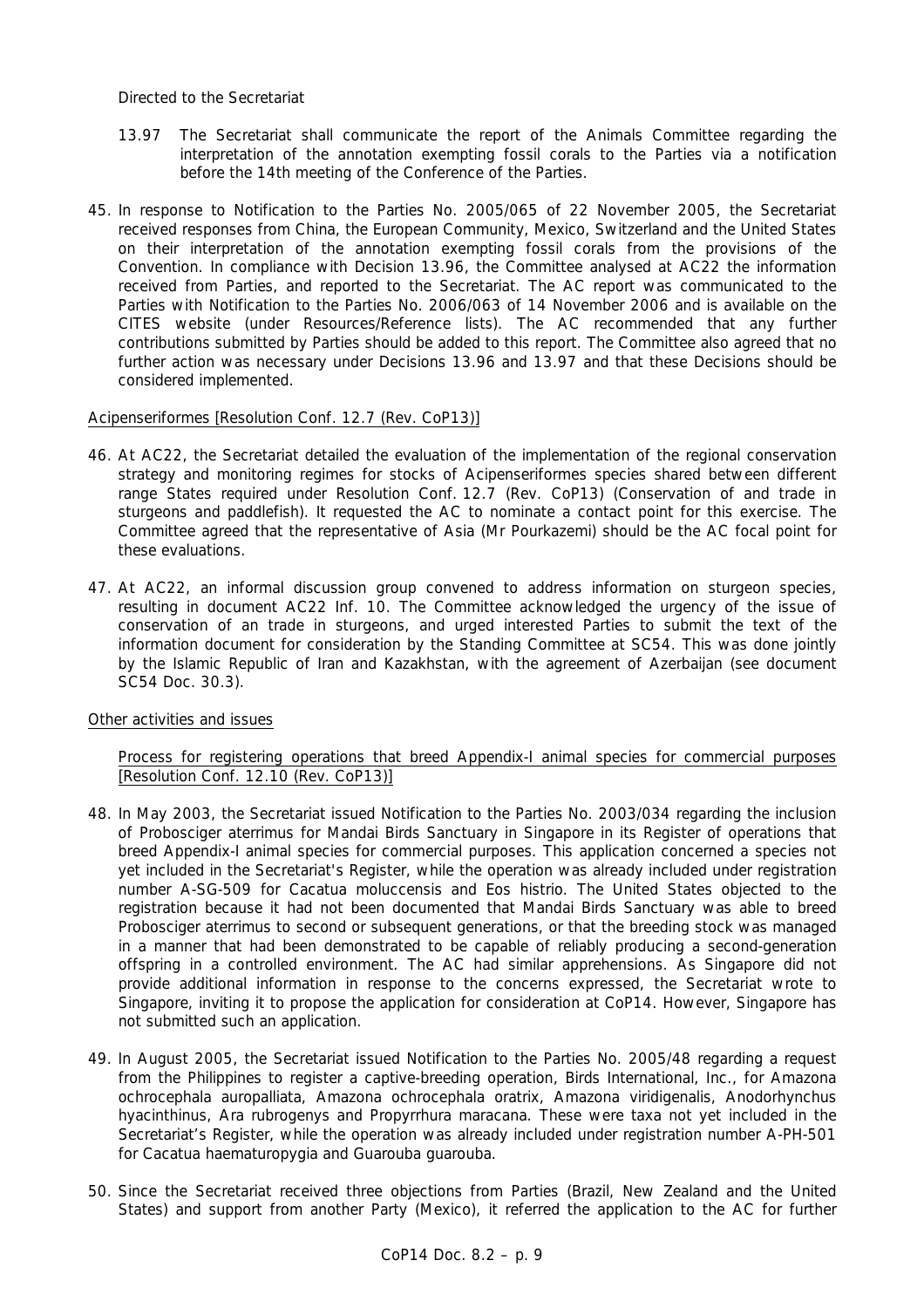comments. When contacting the members of his Committee, the AC Chairman added his arguments in support of the registration. He received responses from three AC members. Concerns were expressed by the representative of North America, and support from a representative of Africa and a representative of Central and South America and the Caribbean. These comments were forwarded to the Secretariat, which then informed the AC that the objection from Brazil had been withdrawn. The AC also received a message from the CITES Management Authority of the Philippines, stating that it would be willing to cooperate especially – but not solely – with the range States of the species in question on *in situ* conservation projects for the species bred in the breeding operation. Also at AC22, informal and promising consultations took place in this regard. However, since two formal objections still remained, the matter could not be solved and the Secretariat recommended to the Philippines to submit the applications for consideration at CoP14. The applications are presented in document CoP14 Doc. 47.

### Proposals to amend the Appendices

- 51. At AC22 and in a joint session with the PC, the Committee discussed the use of annotations for plants in Appendix II and for animals and plants in Appendix III. Both Committees adopted a proposal for amending Resolutions Conf. 9.25 (Rev.) on Inclusion of species in Appendix III and Conf. 11.21 (Rev. CoP13) on Use of annotations in Appendices I and II, and agreed that the following text should be included in the Interpretation of the Appendices: "Agrees further that, for plant species included in Appendix II, the absence of an annotation relating to that species shall indicate that all readily recognizable parts and derivates are included" and "Agrees that the inclusion of a species in Appendix III without an annotation shall indicate that all readily recognizable parts and derivates are included in the Appendix". The work of the Committees on this matter is presented in document CoP13 Doc. 67.
- 52. At AC22, the AC commented on a draft proposal from Brazil to include *Melanosuchus niger* in Appendix II, suggesting that further comments should be sent to the observer from Brazil. The Committee also took note of draft proposals from Germany to include *Lamna nasus* and *Squalus acanthias* in Appendix II, and of accompanying draft annotations and decisions.

#### Procedure for the approval of externally funded projects

53. At AC22, the Secretariat presented an overview of projects that had been submitted in accordance with procedures laid out in Resolution Conf. 12.2, and gave examples of projects that had been submitted in accordance with the procedure that applied before the adoption of this Resolution (see document AC22 Doc. 22). This overview had been prepared at the request of the AC Chairman. The Committee agreed that externally funded projects should be a standing item at AC meetings, and encouraged Parties to submit projects requiring funding to the Secretariat in accordance with the provisions of Resolution Conf. 12.2.

#### Training and capacity-building activities

54. The reports that the regional representatives presented at the regular meetings of the Committee reflected various training and capacity-building activities that have taken place during the period and in which they participated in several instances.

#### AC budget

- 55. For the triennium 2009-2011, the AC requires as a minimum the same support as in the previous three years so that its regular meetings can take place with simultaneous interpretation.
- 56. As already stated at CoP13, the Chairman recommends to the Conference of the Parties that USD°30,000 per year be provided from the CITES Trust Fund to assist the work of the Chairman of the Animals Committee if this person is not able to benefit from adequate governmental or institutional financial and technical support. The chairmanship of the AC is time-consuming and demanding. Without sufficient support from the Chairman's country or institution, it would be impossible to meet the position's challenges efficiently and expeditiously. It is the Chairman's and Animals Committee's concern that these constraints might in particular prevent AC representatives from certain developing countries from being elected as Chairman of the Committee, or from carrying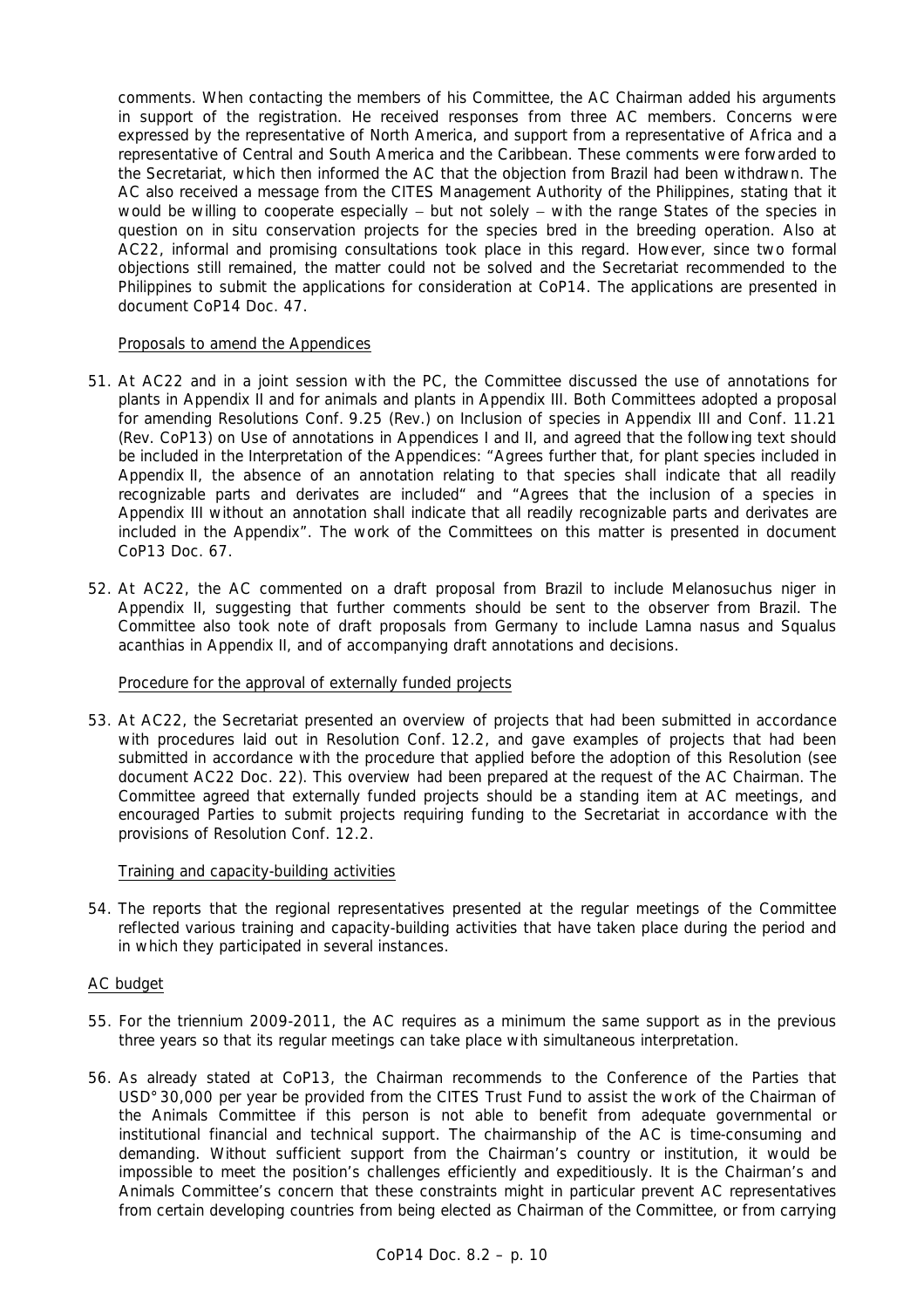out their duties effectively. It is therefore suggested that the Budget Subcommittee of the Standing Committee looks into the possibilities of allocating funds that can be used on a case-by-case basis to support the Chairman of the Animals Committee. The funding would be required *inter alia* for the following:

- adequate computer hardware and software;
- access to Internet and email;
- downloading/printing and sending documents and correspondence electronically transmitted by AC members, working groups and the CITES Secretariat;
- telephone communication with the CITES Secretariat, AC members and others if the need arises;
- printing paper and other office material;
- temporary secretarial work or a temporary assistant for specific short-term jobs (compiling, analysing information, data, comments; preparing documents); and
- participation at workshops or meetings of other CITES bodies (scientific committees, SC, specific workshops) that require the participation of the AC Chairman.

## Acknowledgements

57. The considerable assistance from and cooperation with my highly competent and motivated fellow members of the Committee and all personnel of the Secretariat, especially the Scientific Support Unit, are gratefully acknowledged. I also thank the Chairman and the members of the Plants Committee for their support, cooperation and interest in the activities of the Animals Committee. I extend my thanks to the representatives of observer Parties, and representatives of IGOs and NGOs as well as to the chairmen and members of the different working groups, who, by providing their expertise at the meetings of the AC and intersessionally in a constructive spirit, were of considerable help to the members of the Committee in performing their tasks and making decisions. Being your Chairman for the past two terms has been an honour and a privilege, but at the same time a highly satisfying, pleasurable experience to me.

## COMMENTS FROM THE SECRETARIAT

- A. The Secretariat generally supports the recommendations of the Animals Committee as summarized in the Annex to this document.
- B. Regarding the draft decisions relating to *Psittacus erithacus*, the Secretariat is concerned that in view of the closure of the main markets for this species through stricter domestic measures, their implementation may no longer be perceived as a priority by range States and potential donors, and that the benefits they might have brought for ensuring a sustained, legal trade in the species have been lost. It also seeks clarification from the Animals Committee and Parties on the proposed decision regarding "selected cases where there has been a history of exports in excess of quotas" and the verification by the Secretariat of export permits from "a specific country". The language is rather ambiguous as it is unclear how cases should be selected or which countries are meant. Finally, the Secretariat proposes that the first draft decision directed to it be amended to read: "Subject to external funding, the Secretariat shall facilitate the development of regional management plans …", as this would better reflect the role that the Secretariat could play in this undertaking.
- C. The Secretariat suggests that the proposals regarding the budget of the Animals Committee be considered by the Conference of the Parties alongside the recommendations of the Standing Committee arising from the review of the scientific committees (see document CoP14 Doc. 12).
- D. The financial implications of adopting the recommendations of the Animals Committee have been taken into consideration in the budget proposed in document CoP14 Doc. 7.3 with the exception of the following, for which additional sources would have to be secured: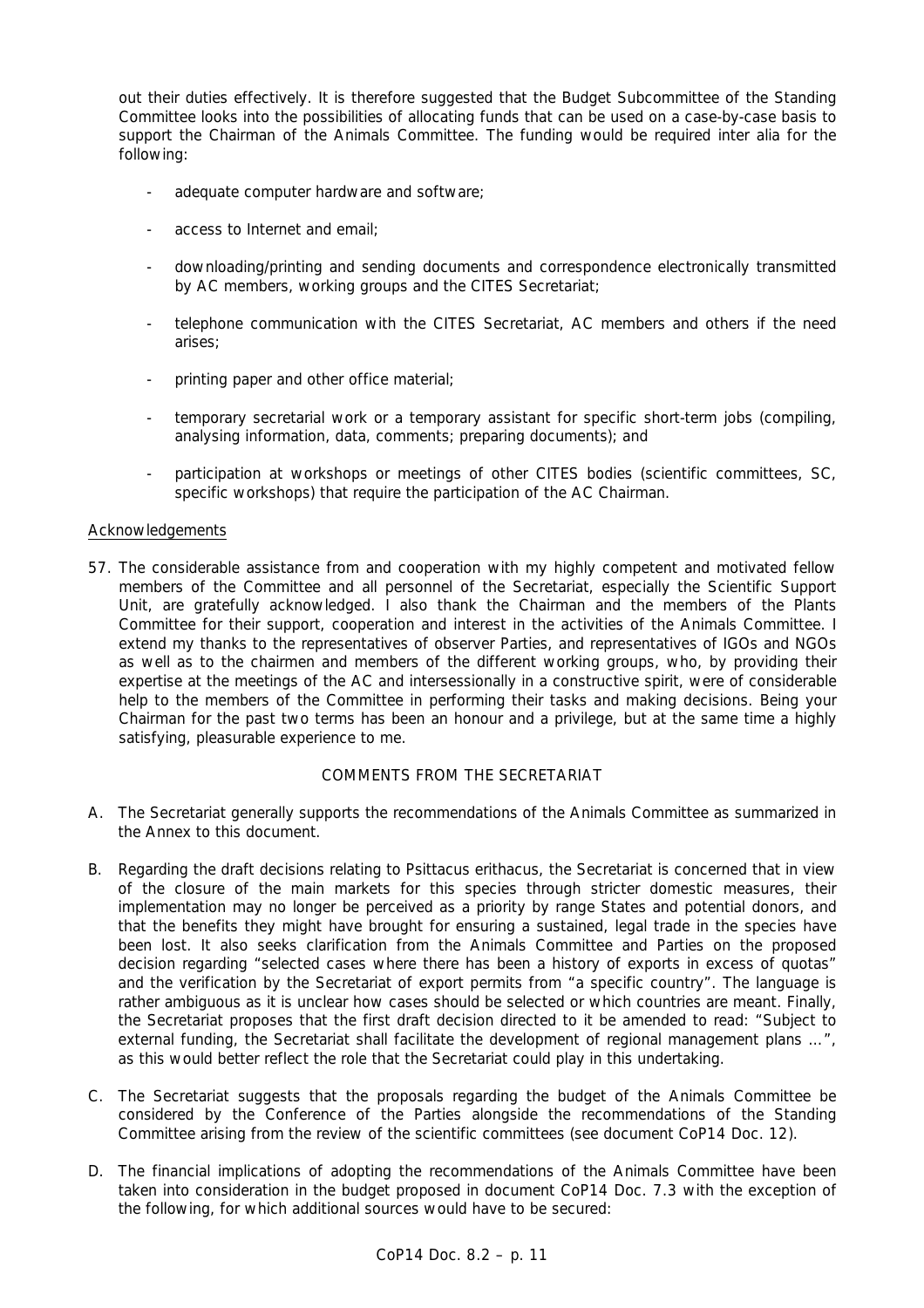- Assist the work of the Chairman of the Animals Committee if this person is not able to benefit from adequate governmental or institutional financial and technical support: USD 30,000 per year.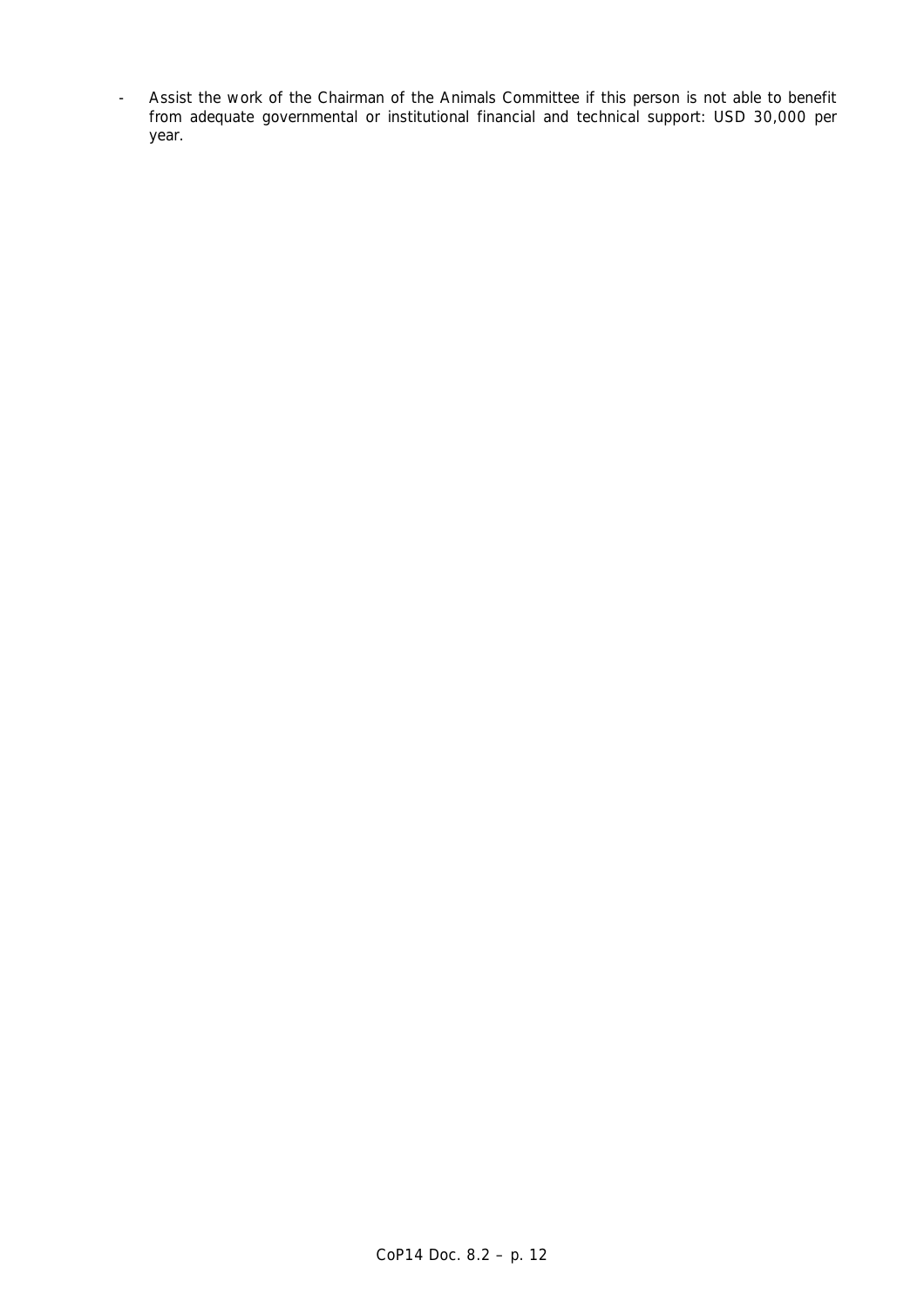Summary of recommendations outlined in the report of the Chairman of the Animals Committee

#### **Recommendations regarding the Review of Significant Trade in specimens of Appendix-II species**

# DRAFT DECISIONS OF THE CONFERENCE OF THE PARTIES

#### **Regarding** *Psittacus erithacus*

#### *Directed to the range States of* **Psittacus erithacus**

14.xx The range States of *Psittacus erithacus* should participate in the development and implementation of regional management plans for the conservation of and trade in *Psittacus erithacus erithacus* and *P. erithacus timneh*.

#### *Directed to the Secretariat*

- 14.xx Subject to external funding, the Secretariat shall develop regional management plans for the conservation of and trade in *Psittacus erithacus erithacus* and *P. erithacus timneh*, in collaboration with the range States, relevant experts, non-governmental organizations and other stakeholders. Issues to be addressed in these plans should include:
	- Development of biologically sustainable national export quotas in cooperation with neighbouring range States;
	- Development of standards for making non-detriment findings;
	- Providing details of the control measures in place or to be implemented to verify the origin of the specimens;
	- Cooperation on studies on the population status and demography of the species and the status of its habitat;
	- Cooperation on long-term monitoring efforts;
	- Actions to implement law enforcement programmes to combat poaching and illegal trade (both national and international) and report on the results of the programmes in terms of enforcement efforts, seizures and prosecutions;
	- Agreements on reliable methodologies for assessing population status and population monitoring;
	- Investigations of the possibility of establishing *in-situ* captive-breeding facilities for the species;
	- Encouragement of the participation of all range States, enforcement authorities, importing countries, experts, the NGO community and the private sector in implementing these plans; and
	- Considerations for expanding the management plans to include other psittacine species in the region.
- 14.xx The Secretariat shall seek funding for and organize workshops in West and Central Africa to assist range States in the development and implementation of regional management plans for the conservation of and trade in *Psittacus erithacus erithacus* and *P. erithacus timneh*.
- 14.xx In selected cases where there has been a history of exports in excess of quotas, the Secretariat should verify export permits from a specific country to ensure that exports do not exceed quotas.